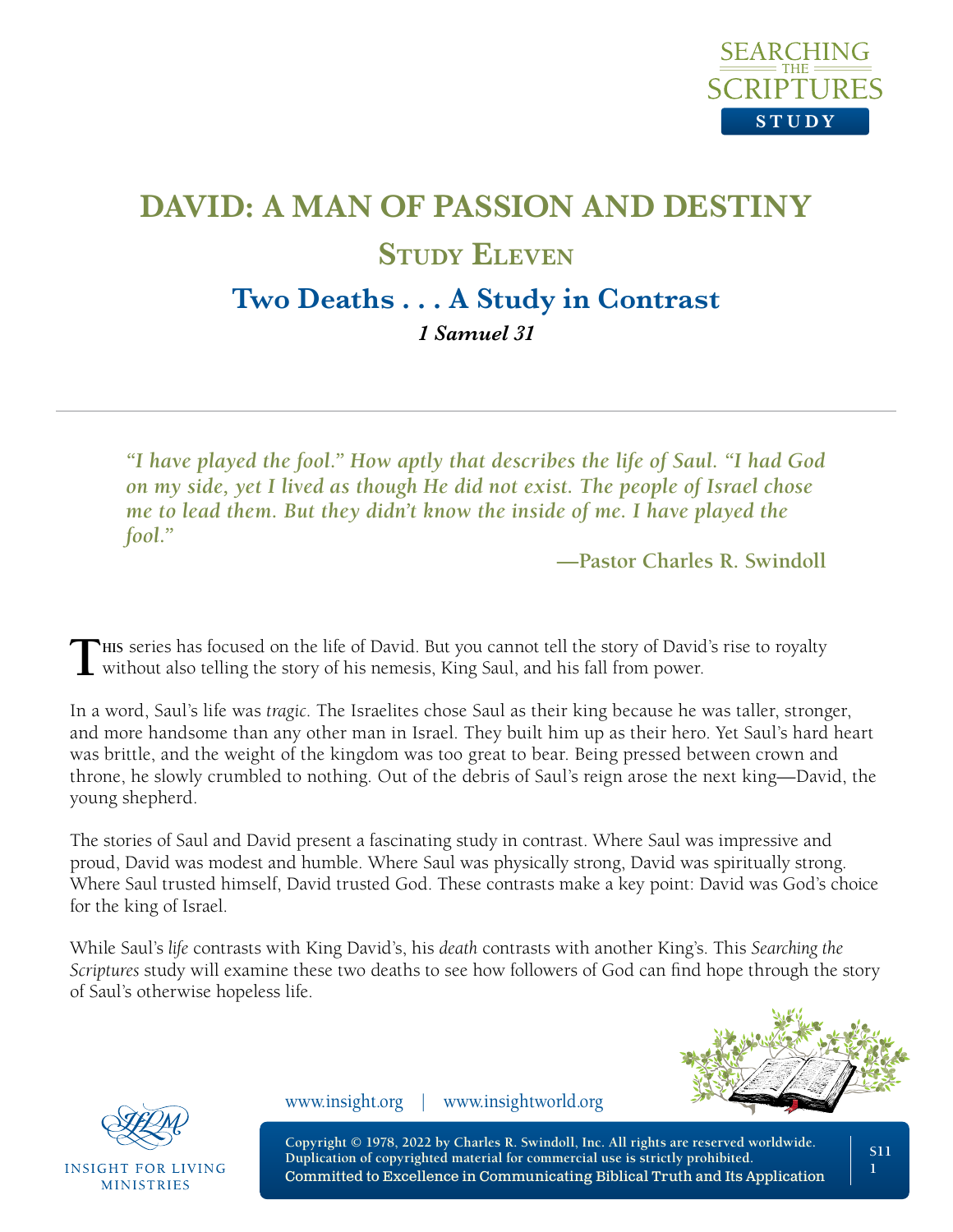

## **Two Deaths . . . A Study in Contrast**

*1 Samuel 31* 



#### **PREPARE YOUR HEART**

Before you wade into the waters of God's Word, use the words of *[Psalm 55:22–23](https://www.biblegateway.com/passage/?search=Psalm+55&version=NLT;NASB1995)* to ready your heart for what God has prepared for you:

*Give your burdens to the LORD*, *and he will take care of you. He will not permit the godly to slip and fall. But you, O God, will send the wicked down to the pit of destruction. Murderers and liars will die young, but I am trusting you to save me.* 



#### **TURN TO THE SCRIPTURES**

Saul seemed to have it all. He was the king. The people loved him. He was winning battles. But his proud heart was far from God, so his days of glory were numbered. As soon as David arrived in Saul's court, Saul's sense of control over his circumstances faltered. The enemy Philistines were attacking Israel, and he suspected it wouldn't be long before David took the throne.

In a moment of desperation, Saul abandoned the camp to find help. In Endor, he turned—not to a priest or a prophet of God—but to a pagan medium. Saul wanted to talk with Samuel, the prophet who had died years earlier. And the medium summoned his spirit from the dead.

According to *[1 Samuel 28:16–19](https://www.biblegateway.com/passage/?search=1%20Samuel%2028%3A16%E2%80%9319&version=NLT;NASB1995)*, what did the spirit of Samuel say to Saul? What did this spirit say would happen to Saul in the coming days?



**INSIGHT FOR LIVING MINISTRIES** 

www.insight.org | www.insightworld.org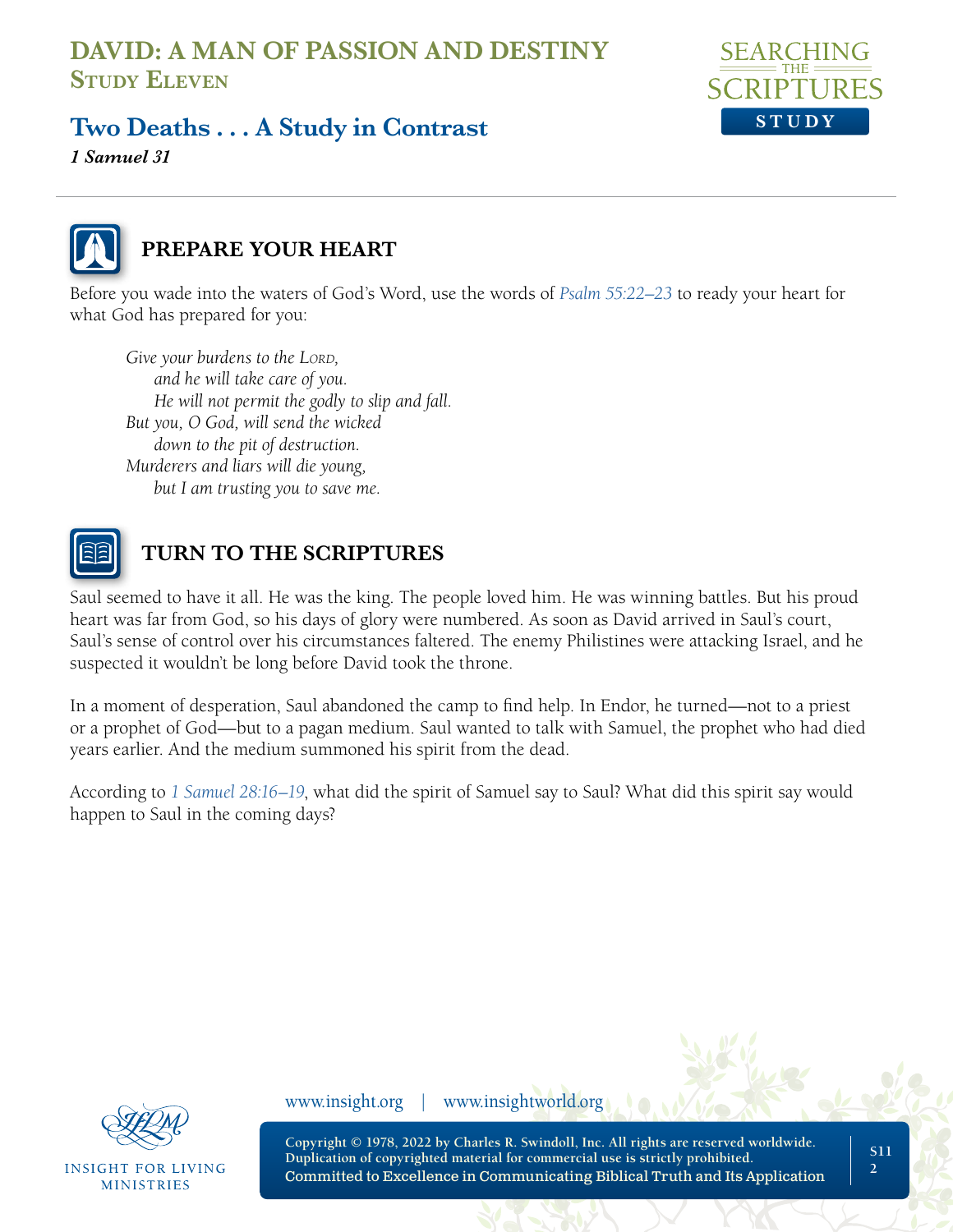

## **Two Deaths . . . A Study in Contrast**

*1 Samuel 31* 

The tough words of Samuel's spirit came true, and 1 Samuel 31 records these events. Turn there now, and see how Saul's life finally came to its tragic end.

#### **Observation: Saul's Tragic End**

Observation, the first step of the *Searching the Scriptures* Bible study method, requires asking, "What does the text *say*?"1 Read *[1 Samuel 31](https://www.biblegateway.com/passage/?search=1+Samuel+31&version=NLT;NASB1995)*, and as you read, take note of how the warnings from Samuel came true.

#### **Saul's Demise—1 Samuel 31:1–6**

Just as Saul feared, the attacks of the Philistines on Israel only grew more severe. According to *[1 Samuel 31:2–3](https://www.biblegateway.com/passage/?search=1+Samuel+31%3A2%E2%80%933&version=NLT;NASB1995)*, what did Israel's enemies do to Saul's sons? What did they do to Saul?

What did Saul ask his armor-bearer to do in *[31:4](https://www.biblegateway.com/passage/?search=1+Samuel+31%3A4&version=NLT;NASB1995)* in response to the attack of the Philistines? What did Saul finally do when his servant denied his request?



**INSIGHT FOR LIVING MINISTRIES** 

www.insight.org | www.insightworld.org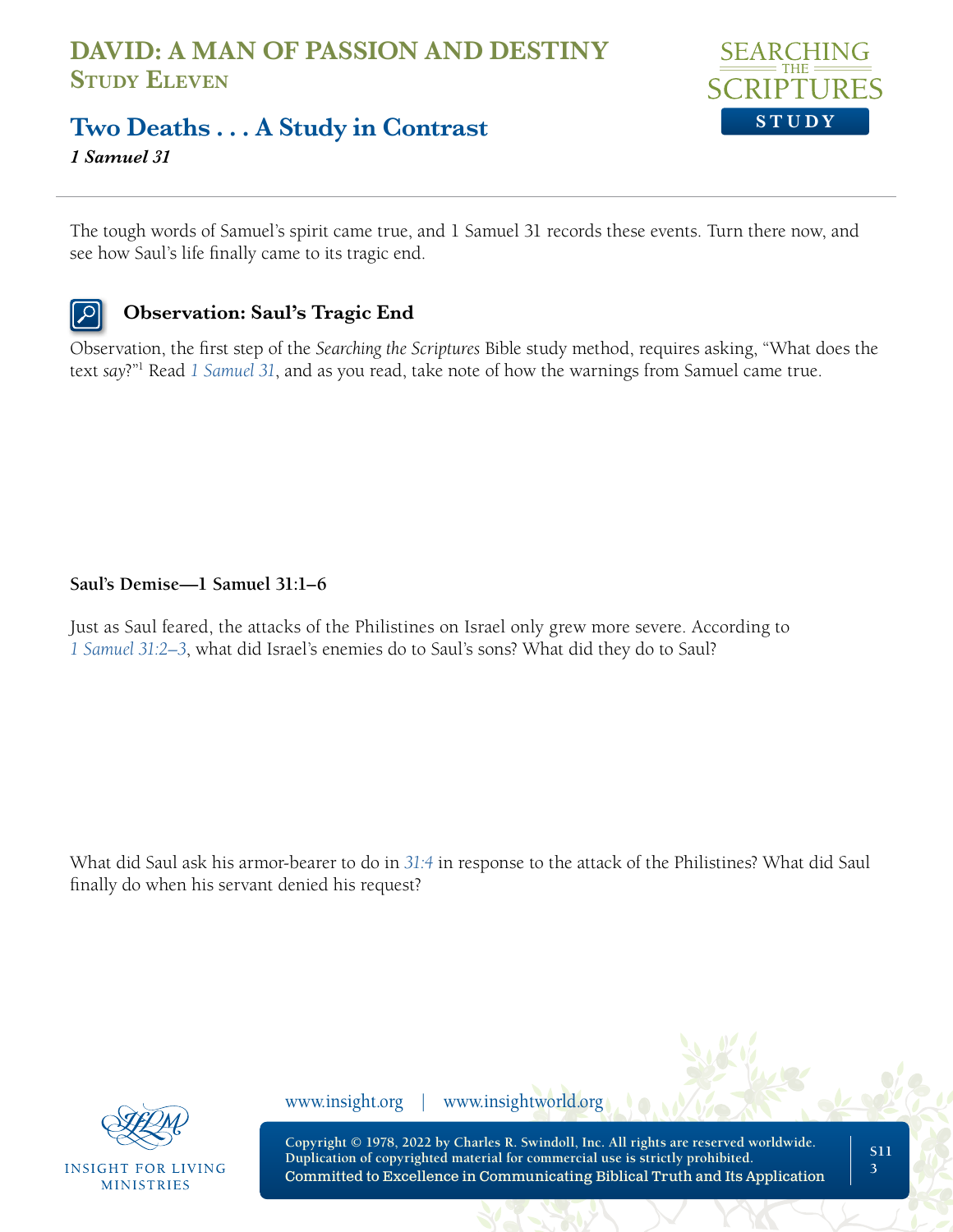

## **Two Deaths . . . A Study in Contrast**

*1 Samuel 31* 

#### **The Philistines' Response—1 Samuel 31:7–13**

According to *[1 Samuel 31:9–10](https://www.biblegateway.com/passage/?search=1+Samuel+31%3A9%E2%80%9310&version=NLT;NASB1995)*, what did the Philistines do when they found Saul and his sons' bodies?

According to *[31:12–13](https://www.biblegateway.com/passage/?search=1+Samuel+31%3A12%E2%80%9313&version=NLT;NASB1995)*, how did the people of Jabesh-gilead respond when they discovered what the Philistines had done to Saul?

*Saul, the man who once knew the joys and blessings of the kingdom, the man who was the representative of God, the man who cared so much about his own image, is now dead. This man need never have died like this. But the truth of the matter is he chose this path. He chose inch by inch, day by day to compromise and to live in the light of disobedience. What a horrible, tragic scene.* **—Pastor Chuck Swindoll**

#### **Interpretation: Saul's Shameful Choice**

To understand the meaning of the end of Saul's life, it is important for students of Scripture to place themselves in the sandals of the characters in each scene. Crossing the bridge from the modern world to the ancient world is no simple task, but thankfully, a good set of *[Bible study tools](https://netbible.org/bible/1+Samuel+31)* can help guide someone on a journey back thousands of years.



INSIGHT FOR LIVING **MINISTRIES** 

www.insight.org | www.insightworld.org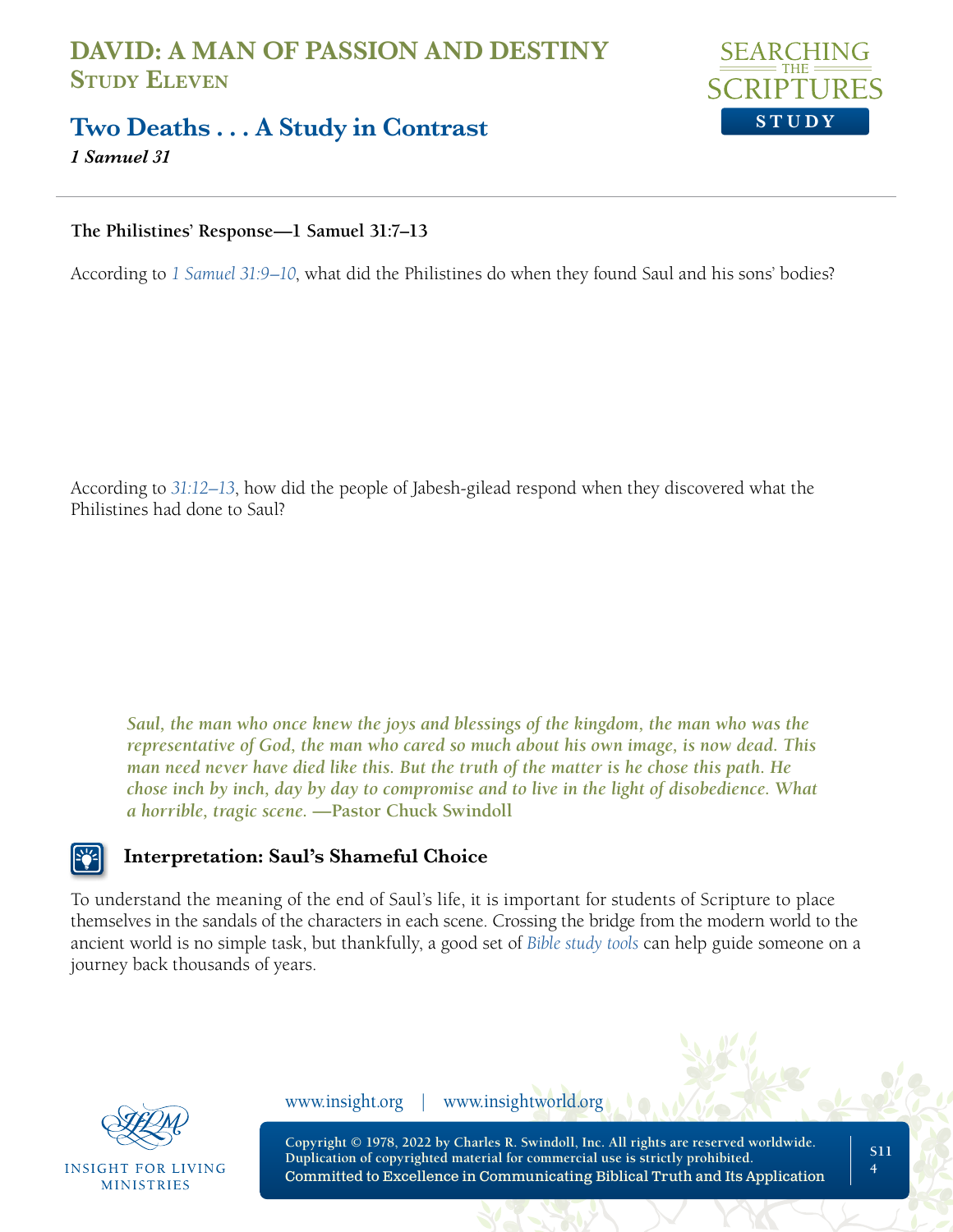

## **Two Deaths . . . A Study in Contrast**

*1 Samuel 31* 

The cultural norms of ancient Near Eastern societies were determined based on values known as *shame* and *honor*. Read about these terms in a Bible dictionary. Briefly summarize what *[shame](https://www.biblestudytools.com/dictionaries/bakers-evangelical-dictionary/shame.html)* and *[honor](https://www.biblestudytools.com/dictionaries/bakers-evangelical-dictionary/honor.html)* are, and explain the role they played in ancient Israel.

Based on this historical background, why would Saul choose to take his own life rather than allow his enemies to kill him?

What warnings can followers of Jesus today learn from Saul's tragic example?

*Saul did not want to suffer the final indignity of having the hated Philistines make sport of his body or mock him in death. Isn't it interesting, he's very concerned about his image with the enemy but shows little concern for his relationship with God whom he is about to meet? That happens when disobedience has dulled our senses.* **—Pastor Chuck Swindoll**



**INSIGHT FOR LIVING MINISTRIES** 

www.insight.org | www.insightworld.org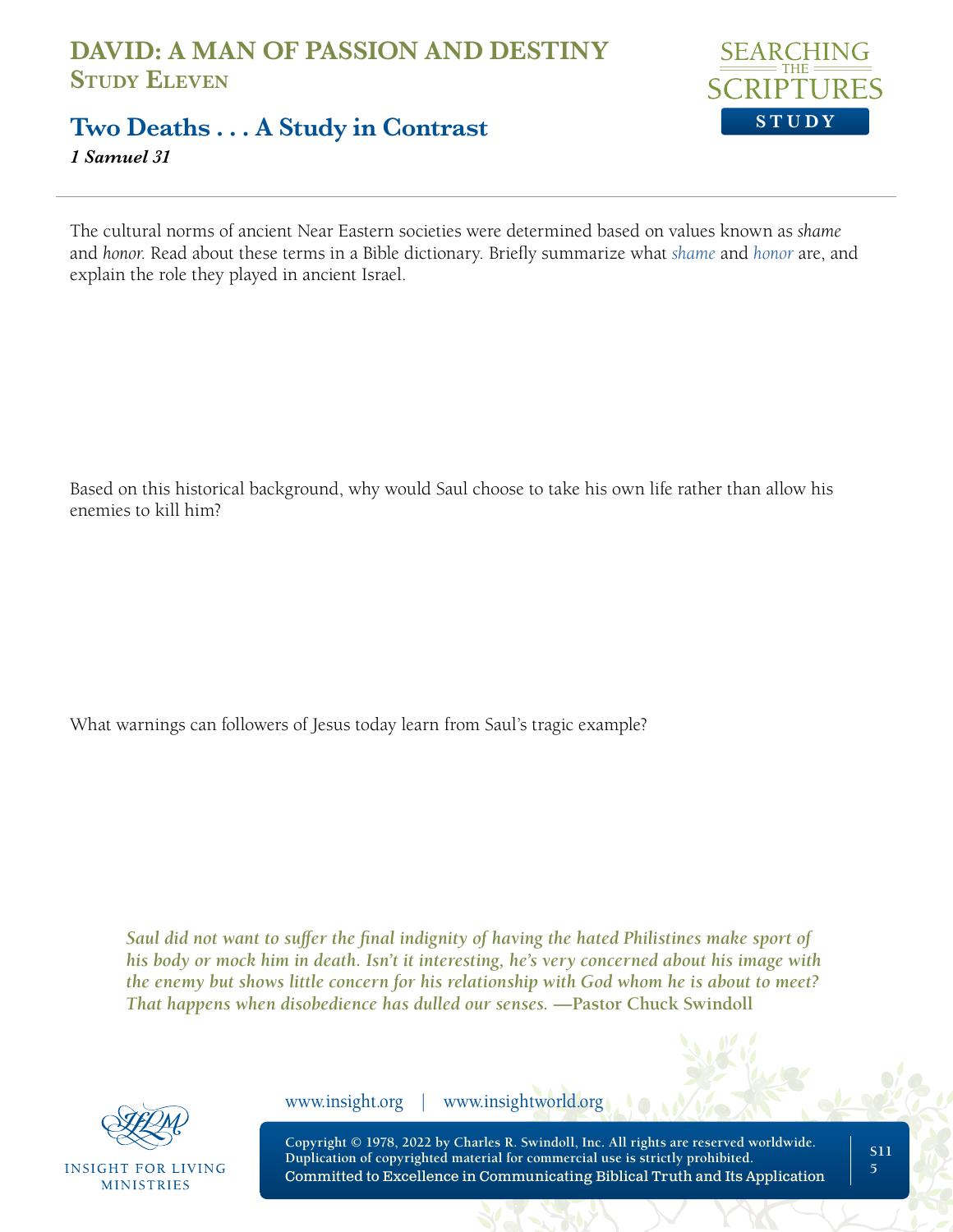

#### **Two Deaths . . . A Study in Contrast**

*1 Samuel 31* 



#### **Correlation: Christ's Triumphant Sacrifice**

The death of King Saul creates a compelling contrast with the death of King Jesus. Before examining this contrast, though, turn to *[Romans 6:1–14](https://www.biblegateway.com/passage/?search=Romans+6%3A1%E2%80%9314&version=NLT;NASB1995)* to see what Christ's death accomplished for those who place their trust in Him.

According to *[6:1–4](https://www.biblegateway.com/passage/?search=Romans+6%3A1%E2%80%934&version=NLT;NASB1995)*, what is a Christ-follower's new response to sin?

According to *[6:5–11](https://www.biblegateway.com/passage/?search=Romans+6%3A5%E2%80%9311&version=NLT;NASB1995)*, how does Christ create this new response to sin for those who trust in Him?

According to *[6:12–14](https://www.biblegateway.com/passage/?search=Romans+6%3A12%E2%80%9314&version=NLT;NASB1995)*, what freedom does this new relationship with Jesus give His followers?



**INSIGHT FOR LIVING MINISTRIES** 

www.insight.org | www.insightworld.org

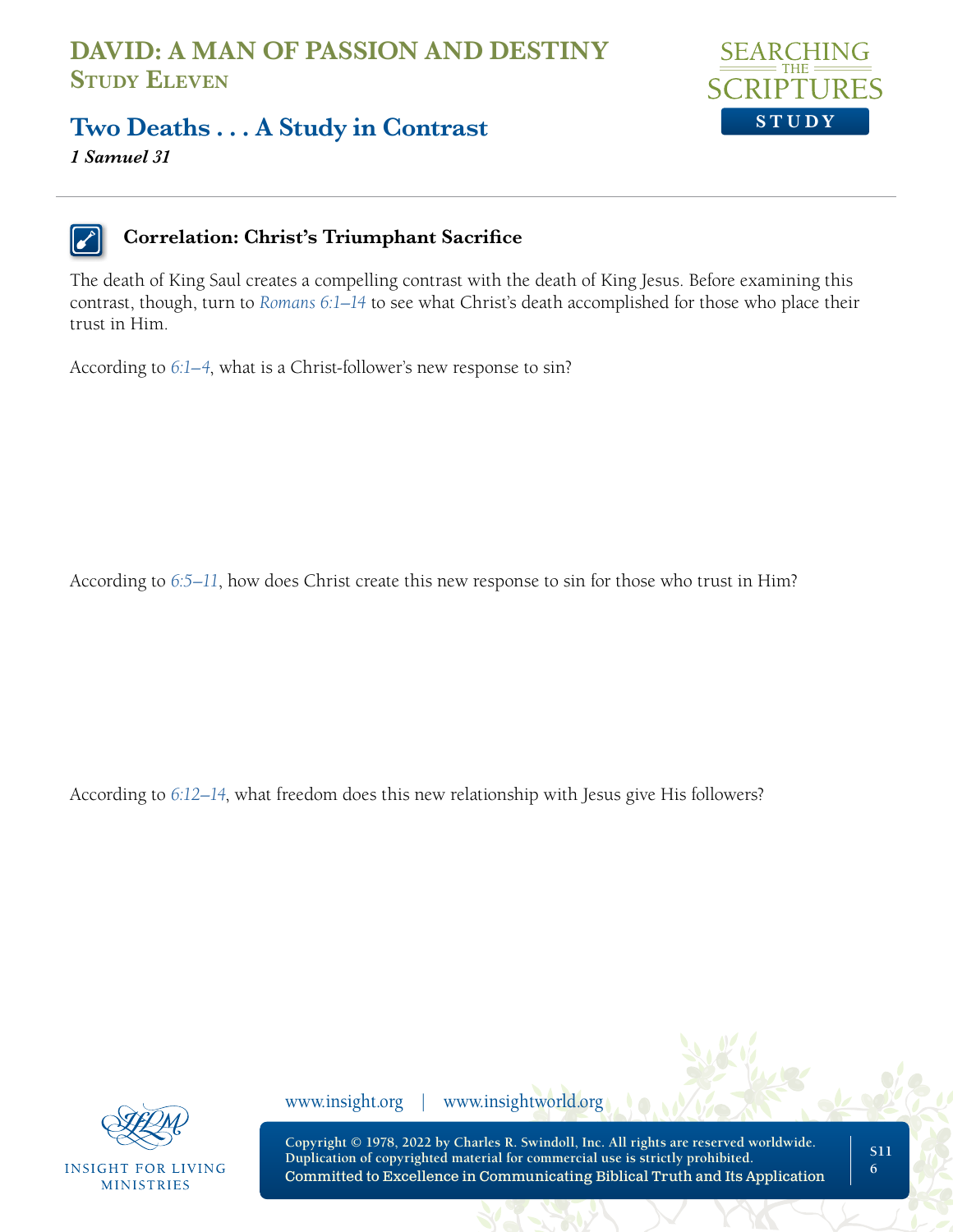

#### **Two Deaths . . . A Study in Contrast**

*1 Samuel 31* 

*Here's the good news: we who know the Lord Jesus Christ carry within ourselves a renewed soul and spirit—that part of us which He took control of the moment we became Christians. He has taken up His residence there and has given us a new nature. Though our outer shell hurts and groans and is dying, our inner person is alive and vital, awaiting its home with the Lord. Being with the Lord occurs the moment—yes, the very moment—we die.*  **—Pastor Chuck Swindoll**

#### **Application: Everyone's Inevitable Fate**

Pastor Chuck Swindoll developed his application of 1 Samuel 31 by contrasting Saul's death with the death of Jesus Christ. At first glance, their circumstances seem totally disparate, but the similarities are striking. Take a few moments to review the following chart.

| Saul's Death                                                | Christ's Death                                               |
|-------------------------------------------------------------|--------------------------------------------------------------|
| Appeared to be the end of all national hope for Israel      | Appeared to be the end of all spiritual hope for<br>humanity |
| Suggested that the Philistines had won the final<br>victory | Suggested that Satan had won the final victory               |
| Paved the way for an entirely new plan of                   | Paved the way for an entirely new plan of                    |
| operation—the era of the Davidic dynasty                    | operation—the era of the Holy Spirit                         |
| Opened the throne room of Israel to David, once a           | Opened the throne room of God to sinners who place           |
| modest shepherd                                             | their trust in Him                                           |
| Ended an era of dissatisfaction and failure—from            | Ended an era of dissatisfaction and failure—from             |
| Saul's reign to David's reign                               | the law's reign to grace's reign                             |
| Displayed the foolishness of man—from Saul's                | Displayed the foolishness of God—from a human                |
| perspective                                                 | perspective                                                  |



**INSIGHT FOR LIVING MINISTRIES** 

www.insight.org | www.insightworld.org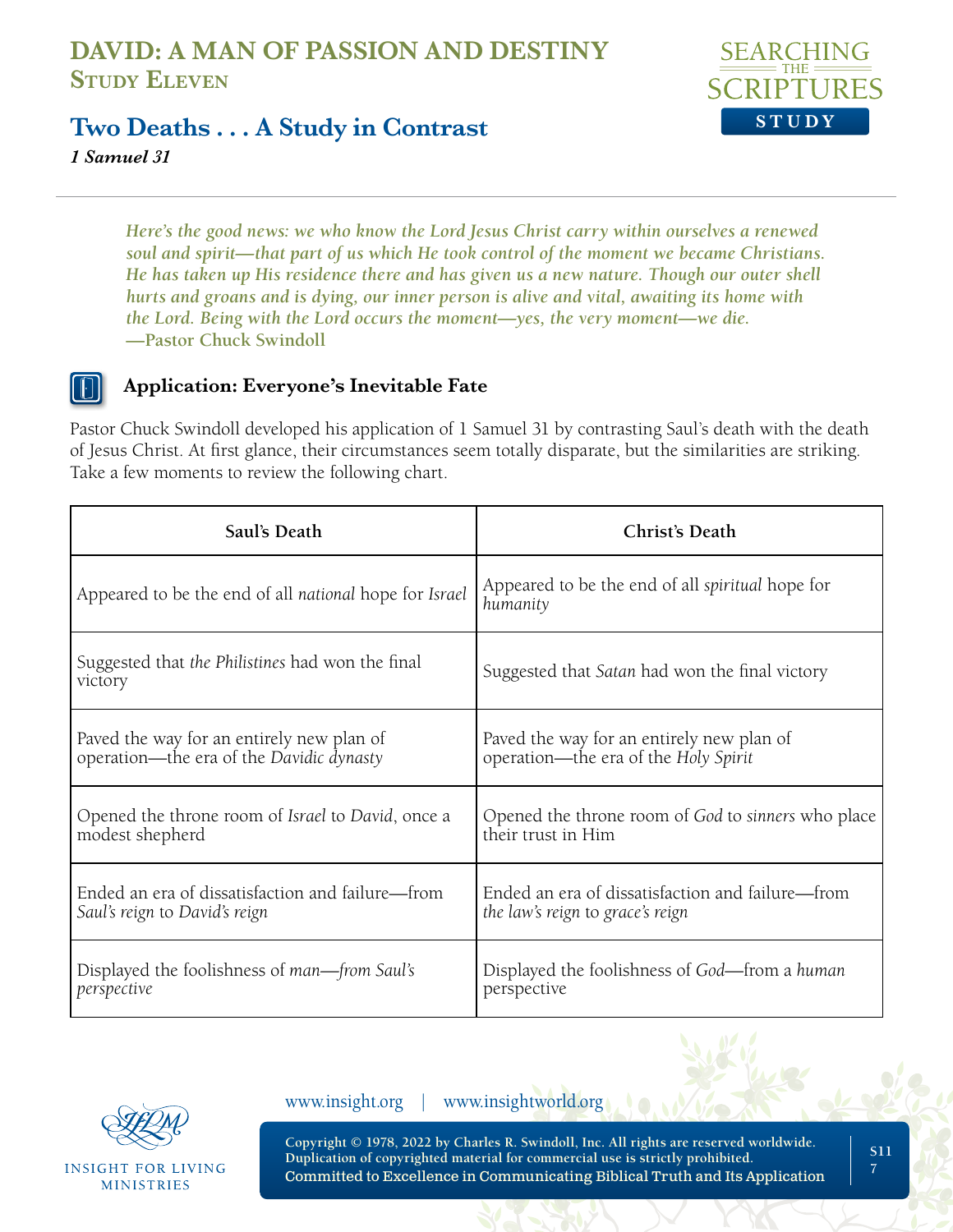

## **Two Deaths . . . A Study in Contrast**

*1 Samuel 31* 

Which truth from this chart stands out to you most? Which do you most need a reminder of? How do these truths encourage you in your walk with God today?

How have you been ruling your life lately? As an independent, self-directed monarchy, like Saul? Or as a theocracy with God as the head, like David?

What personal lessons have you learned from witnessing Saul's tragic fall? What action steps can you take to make your life resemble David's faith more than Saul's pride?



**INSIGHT FOR LIVING MINISTRIES** 

www.insight.org | www.insightworld.org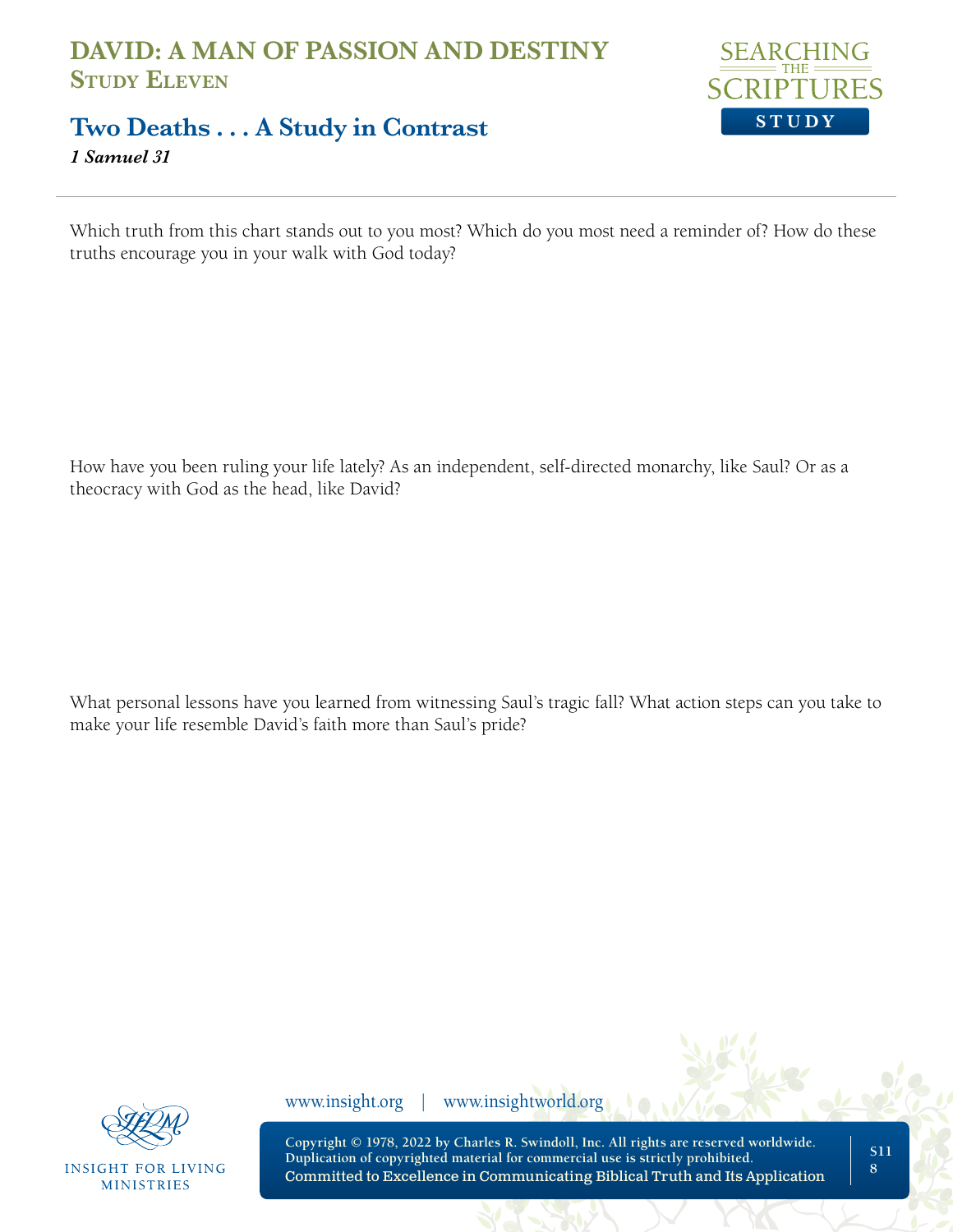

## **Two Deaths . . . A Study in Contrast**

*1 Samuel 31* 

Saul's life truly was a tragedy. His life shined with promise and hope, but his reputation was tarnished because he did not have a heart for God. Saul's story acts as a warning for the people of God across time, and his life raises a singular question: Will you trust yourself or trust God? Saul ultimately placed his faith in himself, which led to his demise.

Today, many struggle with feelings of deep depression and have suicidal thoughts. If you or someone you know is reaching that point of desperation, please know that caring people are eager to help. The 24/7 phone number for the American Foundation for Suicide Prevention is 800-273-8255. Also, Insight for Living Ministries offers a variety of resources on the topics of *[encouragement and healing](https://www.insight.org/resources/article-library/encouragement--healing)*.



## **A FINAL PRAYER**

*Father, thank You for sending Your own Son to live the perfect life I could not live and to die the death I deserve. I ask You to strengthen me to go about my days believing that I am dead to sin and alive to God. Help me remember Saul's example during those times when I begin to look to myself for strength, rather than You. I pray these things in Jesus' strong name. Amen.*

ENDNOTE

1. To learn about Pastor Chuck Swindoll's *Searching the Scriptures* method of Bible study, go to the web page, "*[How to Study the Bible for Yourself](https://sts.insight.org/)*."



INSIGHT FOR LIVING **MINISTRIES** 

www.insight.org | www.insightworld.org